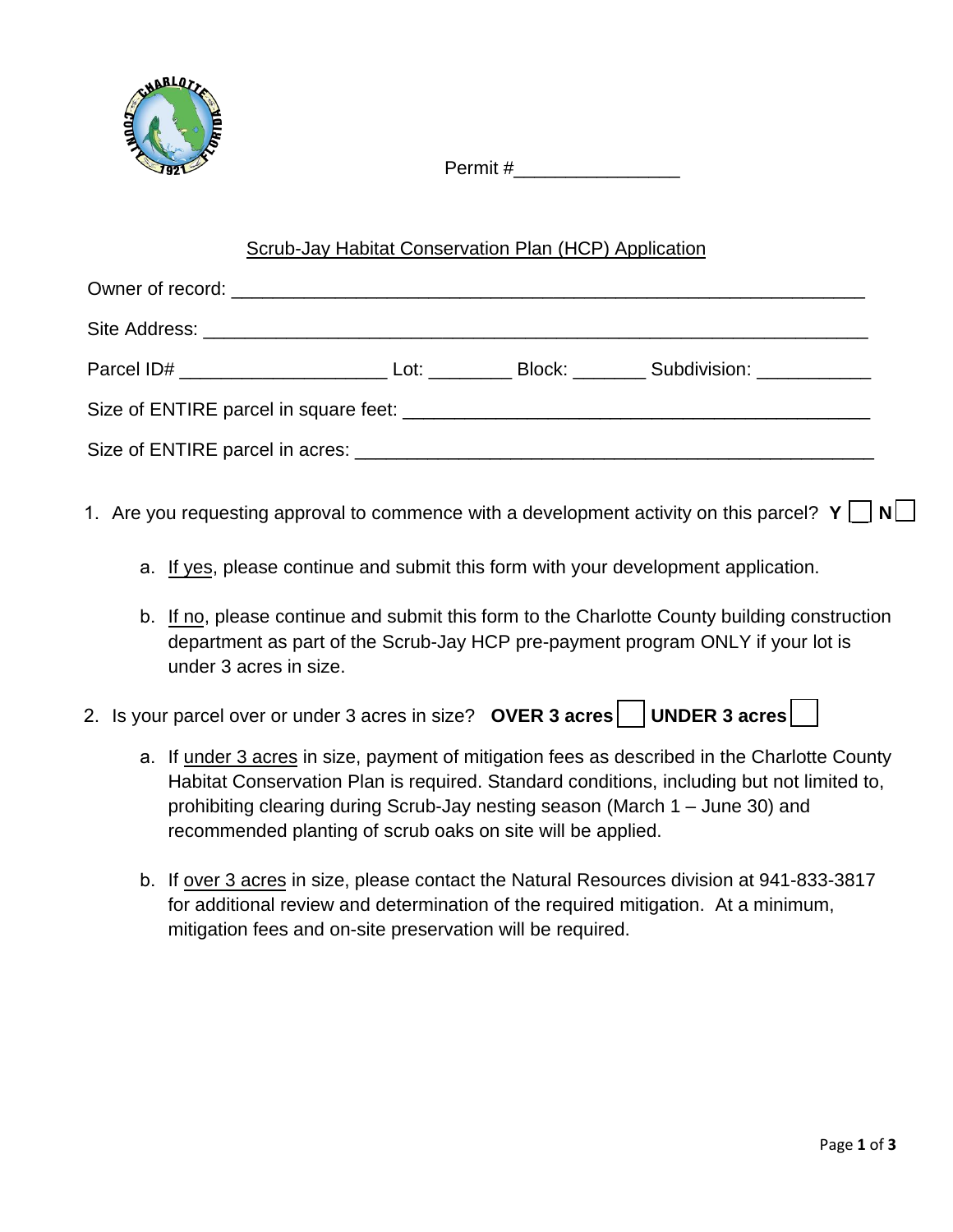- 3. Does your parcel currently have a county approved structure located on site?  $Y \cap N$ 
	- a. If no, please read statements shown in bold below and sign.
	- b. If yes, is the parcel over 3 acres in size? Yes  $\Box$  No  $\Box$ 
		- i. If over 3 acres in size, please provide the total square footage of vegetation proposed to be removed: \_\_\_\_\_\_\_\_\_\_\_\_\_\_ square feet

Please read and sign the following statements:

- **I hereby acknowledge that I am voluntarily opting to utilize Charlotte County's Incidental Take Permit (ITP), and I will comply with the requirements of the Charlotte County Habitat Conservation Plan (HCP). I understand that no local, state or federal regulation requires me to utilize the Charlotte County ITP, and I may instead choose to obtain an individual ITP or other approval directly from the U.S. Fish and Wildlife Service.**
- **I hereby authorize Charlotte County employees and agents to enter the property described above to inspect site conditions related to Scrub-Jay, Gopher Tortoise or Eastern Indigo Snake use, management and/or mitigation. I agree and understand that all vegetation clearing activities are prohibited during Scrub Jay nesting season (March 1 to June 30).**
- **I acknowledge that this document does not authorize any specific development activities and in no way guarantees any other permit approval. This only addresses the required Charlotte County Scrub-Jay mitigation criteria as outlined in the Charlotte County Habitat Conservation Plan. I acknowledge that if I pre-pay the mitigation fees described herein and the mitigation fees increase prior to the issuance of a permit authorizing development activities, I will tender an additional payment in the amount of the fee increase prior to permit issuance.**
- **I have read and acknowledge the Eastern Indigo Snake Construction Precautions and Guidelines as outlined in Appendix 4 of the Countywide HCP and understand that any development impacts to the Gopher tortoise will be avoided and minimized through the implementation of the State of Florida's Gopher tortoise permitting guidelines and regulations.**

| Signature    | Date                                          |
|--------------|-----------------------------------------------|
| Printed Name |                                               |
| Title        | (applicable where owner is a business entity) |